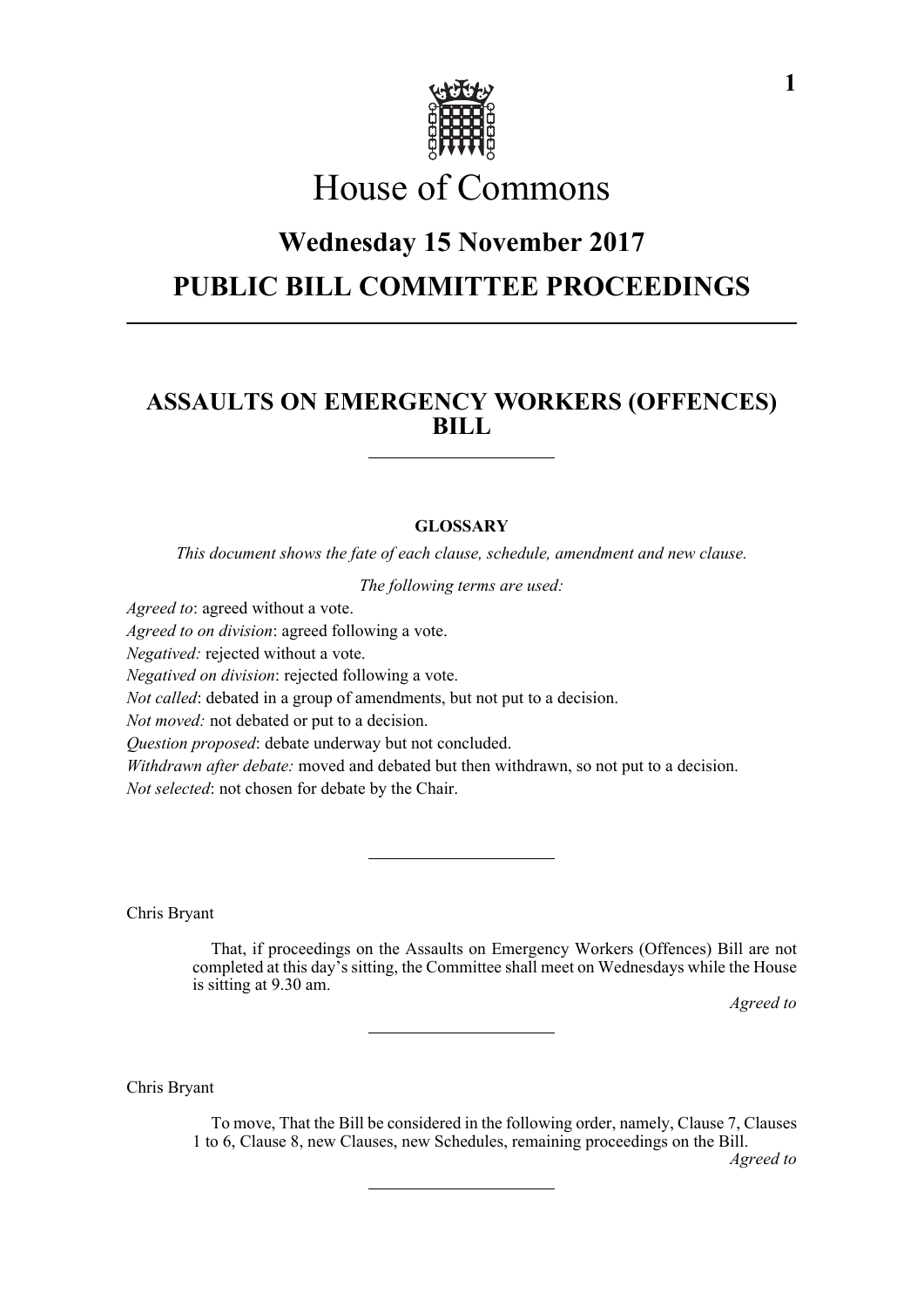#### **Assaults on Emergency Workers (Offences) Bill,** *continued*

#### Chris Bryant

Page **9**, line **20**, leave out Clause 7 *Clause negatived. Clause 1 agreed to. Clause 2 agreed to.*

Chris Bryant

Clause **3**, page **3**, line **24**, at end insert—

- "( ) a prisoner custody officer, so far as relating to the exercise of escort functions:
- ( ) a custody officer, so far as relating to the exercise of escort functions;"

#### Chris Bryant

Clause **3**, page **3**, line **29**, leave out paragraph (h) and insert—

- "(h) a person employed for the purposes of providing, or engaged to provide—
	- (i) NHS health services, or

(ii) services in the support of the provision of NHS health services, and whose general activities in doing so involve face to face interaction with individuals receiving the services or with other members of the public."

#### Chris Bryant

*Agreed to* **3**

Clause **3**, page **3**, line **34**, leave out subsections (3) and (4) and insert—

"(3) In this section—

"custodial institution" means any of the following—

- (a) a prison;
- (b) a young offender institution, secure training centre, secure college or remand centre;
- (c) a removal centre, a short-term holding facility or pre-departure accommodation, as defined by section 147 of the Immigration and Asylum Act 1999;
- (d) services custody premises, as defined by section 300(7) of the Armed Forces Act 2006;

"custody officer" has the meaning given by section 12(3) of the Criminal Justice and Public Order Act 1994;

"escort functions"—

- (a) in the case of a prisoner custody officer, means the functions specified in section 80(1) of the Criminal Justice Act 1991;
- (b) in the case of a custody officer, means the functions specified in paragraph 1 of Schedule 1 to the Criminal Justice and Public Order Act 1994;

*Agreed to* **1**

*Not selected* **4**

*Agreed to* **2**